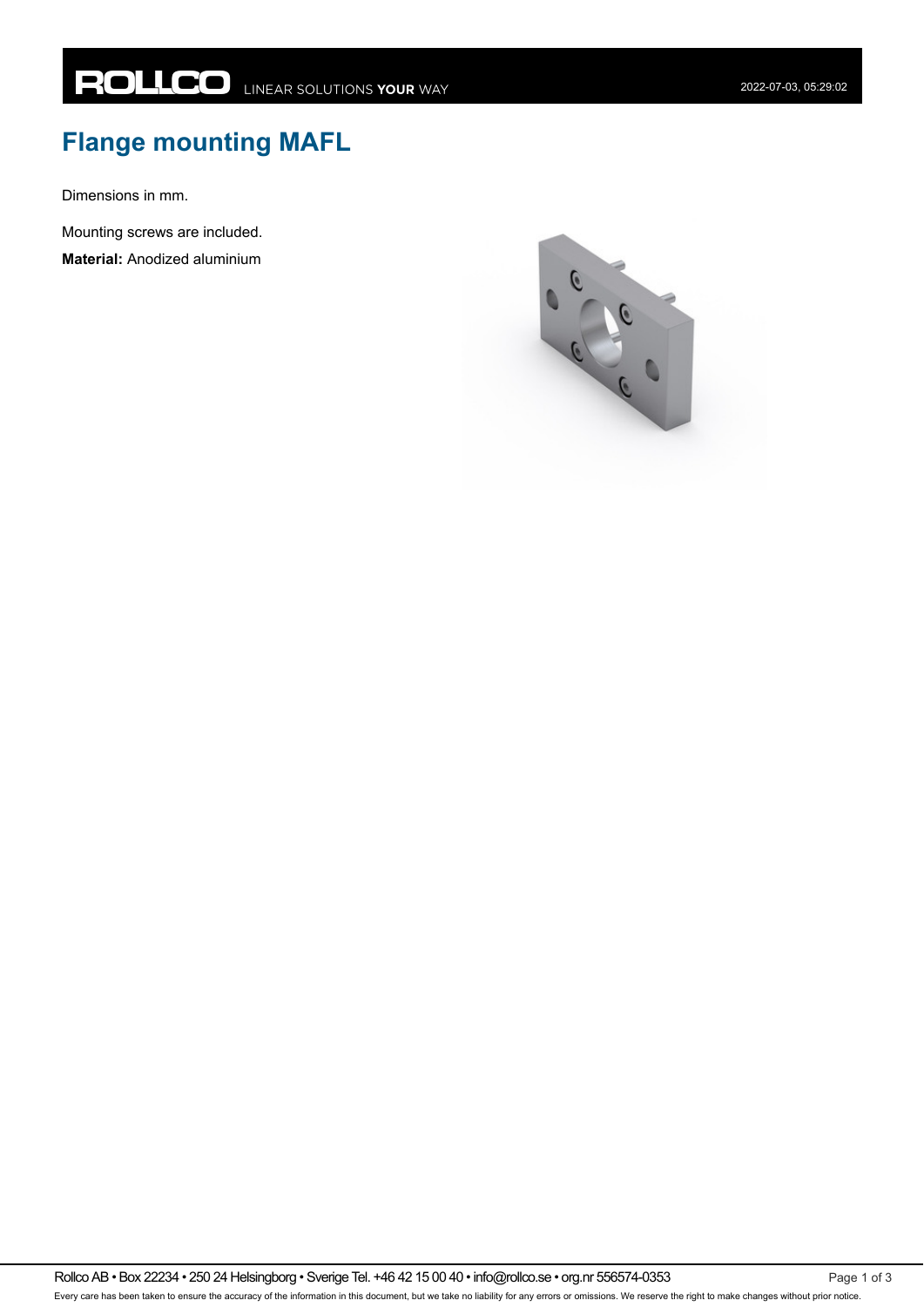## **Variant Data**

| <b>Designation</b> | <b>Compatible with</b> | <b>Description</b> | <b>Material</b>    | Fmax (N) | Mass (kg) |
|--------------------|------------------------|--------------------|--------------------|----------|-----------|
| MAFL 25 - 108624   | <b>MCE 25</b>          | MAFL 25            | Anodized aluminium | F MCE    | 0.03      |
| MAFL 32 - 108625   | <b>MCE 32</b>          | MAFL 32            | Anodized aluminium | F MCE    | 0.06      |
| MAFL 45 - 108626   | <b>MCE 45</b>          | MAFL 45            | Anodized aluminium | F MCE    | 0,11      |

Rollco AB • Box 22234 • 250 24 Helsingborg • Sverige Tel. +46 42 15 00 40 • info@rollco.se • org.nr 556574-0353 Page 2 of 3 Every care has been taken to ensure the accuracy of the information in this document, but we take no liability for any errors or omissions. We reserve the right to make changes without prior notice.